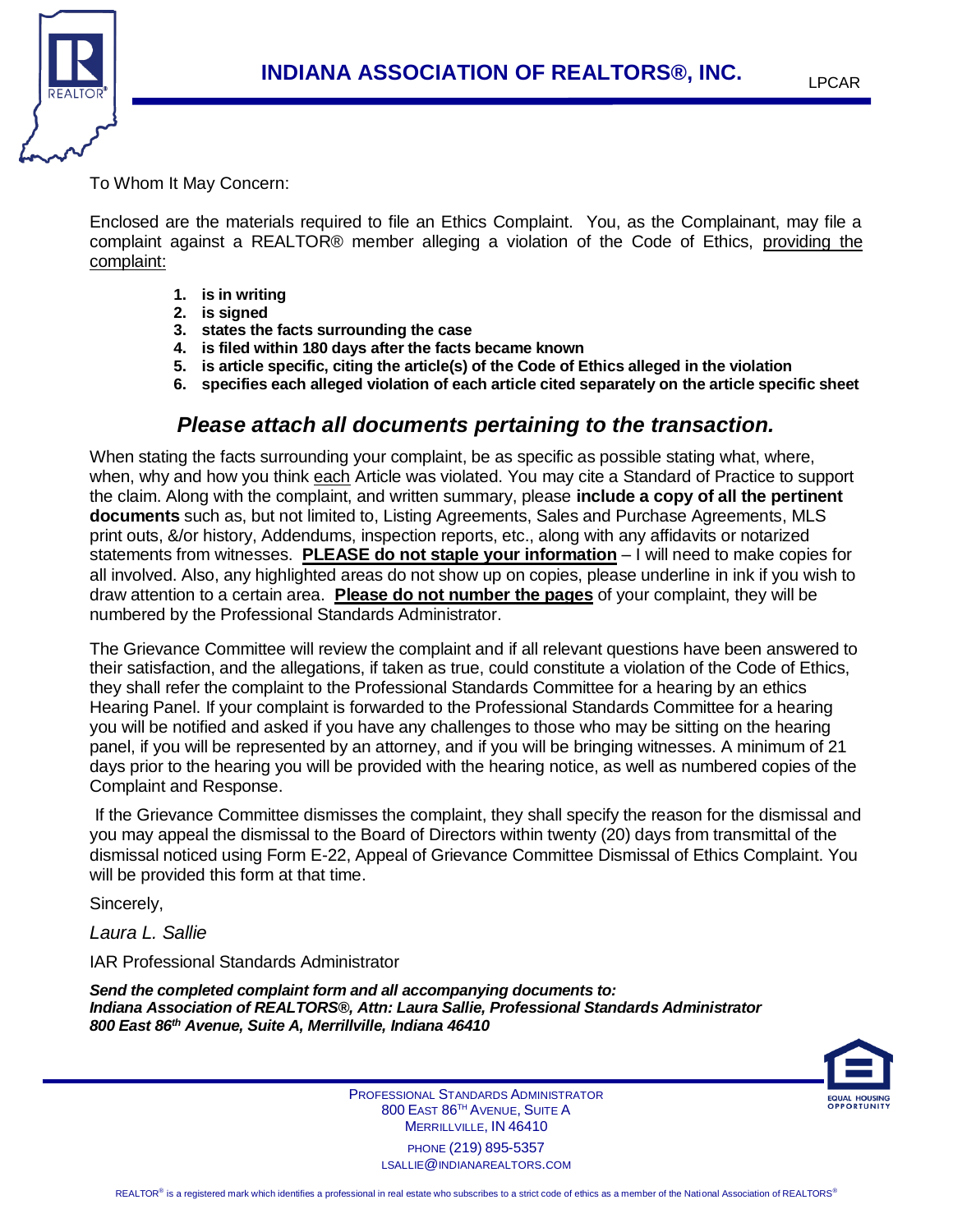

## **INDIANA ASSOCIATION OF REALTORS®, INC.**

| Received: ___________________              |             | <b>ETHICS COMPLAINT</b><br>To the Grievance Committee of the Indiana Association of Realtors <sup>®</sup>                                                                                                                                                                                                                                                                                                                                                                                                                                                                                                                                                                                          |                    |
|--------------------------------------------|-------------|----------------------------------------------------------------------------------------------------------------------------------------------------------------------------------------------------------------------------------------------------------------------------------------------------------------------------------------------------------------------------------------------------------------------------------------------------------------------------------------------------------------------------------------------------------------------------------------------------------------------------------------------------------------------------------------------------|--------------------|
| Case $\#$ $\frac{ }{$ (Office use only)    |             | Date Filed: $\sqrt{1-\frac{1}{2}}$                                                                                                                                                                                                                                                                                                                                                                                                                                                                                                                                                                                                                                                                 |                    |
|                                            |             |                                                                                                                                                                                                                                                                                                                                                                                                                                                                                                                                                                                                                                                                                                    |                    |
|                                            |             | <u>Complainant(s):</u> Complainant (s):                                                                                                                                                                                                                                                                                                                                                                                                                                                                                                                                                                                                                                                            |                    |
|                                            |             | Respondent(s): the contract of the contract of the contract of the contract of the contract of the contract of                                                                                                                                                                                                                                                                                                                                                                                                                                                                                                                                                                                     |                    |
|                                            |             | of the Code of Ethics and/or other membership duty as set forth in the bylaws of the Board<br>attached statement, which is signed and dated by the Complainant(s) and which explains when the alleged<br>violation(s) occurred and, if a different date, when the Complainant(s) first knew about the alleged violations.                                                                                                                                                                                                                                                                                                                                                                          |                    |
|                                            |             | I (we) declare that to the best of my (our) knowledge and belief, my (our) allegations in this complaint are true.                                                                                                                                                                                                                                                                                                                                                                                                                                                                                                                                                                                 |                    |
|                                            |             | Are the circumstances giving rise to this ethics complaint involved in civil or criminal litigation or in any<br>proceeding before the state real estate licensing authority or any other state or federal regulatory or<br>administrative agency? Yes ____ No ____ if yes, Cause #_________________________                                                                                                                                                                                                                                                                                                                                                                                       |                    |
|                                            |             | You may file an ethics complaint in any jurisdiction where a REALTOR® is a member or MLS participant. Note<br>that the REALTORS® Code of Ethics, Standard of Practice 14-1 provides, in relevant part, "REALTORS® shall<br>not be subject to disciplinary proceeding in more than one Board of REALTORS <sup>®</sup> with respect to alleged<br>violations of the Code of Ethics relating to the same transaction or event." Have you filed, or do you intend to<br>file, a similar or related complaint with another Association(s) of REALTORS <sup>®</sup> ? Yes ____ No ____<br>If so, name of the other Association: _________________________________Date Filed: ___________________________ |                    |
| transaction, or event, whichever is later. |             | This complaint is true and correct to the best knowledge and belief of the undersigned and is filed within one<br>hundred eighty (180) days after the facts constituting the matter complained of could have been known in the<br>exercise of reasonable diligence or within one hundred eighty (180) dates after the conclusion of the                                                                                                                                                                                                                                                                                                                                                            |                    |
|                                            |             |                                                                                                                                                                                                                                                                                                                                                                                                                                                                                                                                                                                                                                                                                                    |                    |
|                                            |             | Date(s) you became aware of the facts on which the alleged violation(s) (is/are) based:                                                                                                                                                                                                                                                                                                                                                                                                                                                                                                                                                                                                            |                    |
| the Indiana Association of REALTORS®.      |             | I understand that should the Grievance Committee dismiss this ethics complaint in part or in total, that I have<br>twenty (20) days from transmittal of the dismissal notice to appeal the dismissal to the Executive Committee of                                                                                                                                                                                                                                                                                                                                                                                                                                                                 |                    |
| <b>COMPLAINANT(S):</b>                     |             |                                                                                                                                                                                                                                                                                                                                                                                                                                                                                                                                                                                                                                                                                                    |                    |
| (Print Name)                               | (Signature) | (Print Name)                                                                                                                                                                                                                                                                                                                                                                                                                                                                                                                                                                                                                                                                                       | (Signature)        |
| (Address, City, State, Zip)                |             |                                                                                                                                                                                                                                                                                                                                                                                                                                                                                                                                                                                                                                                                                                    |                    |
| (E-Mail Address)                           |             | (Cell Phone)                                                                                                                                                                                                                                                                                                                                                                                                                                                                                                                                                                                                                                                                                       |                    |
|                                            |             | PROFESSIONAL STANDARDS ADMINISTRATOR<br>800 EAST 86TH AVENUE, SUITE A<br>MERRILLVILLE, IN 46410                                                                                                                                                                                                                                                                                                                                                                                                                                                                                                                                                                                                    | <b>OPPORTUNITY</b> |
|                                            |             | PHONE (219) 895-5357<br>LSALLIE@INDIANAREALTORS.COM                                                                                                                                                                                                                                                                                                                                                                                                                                                                                                                                                                                                                                                |                    |